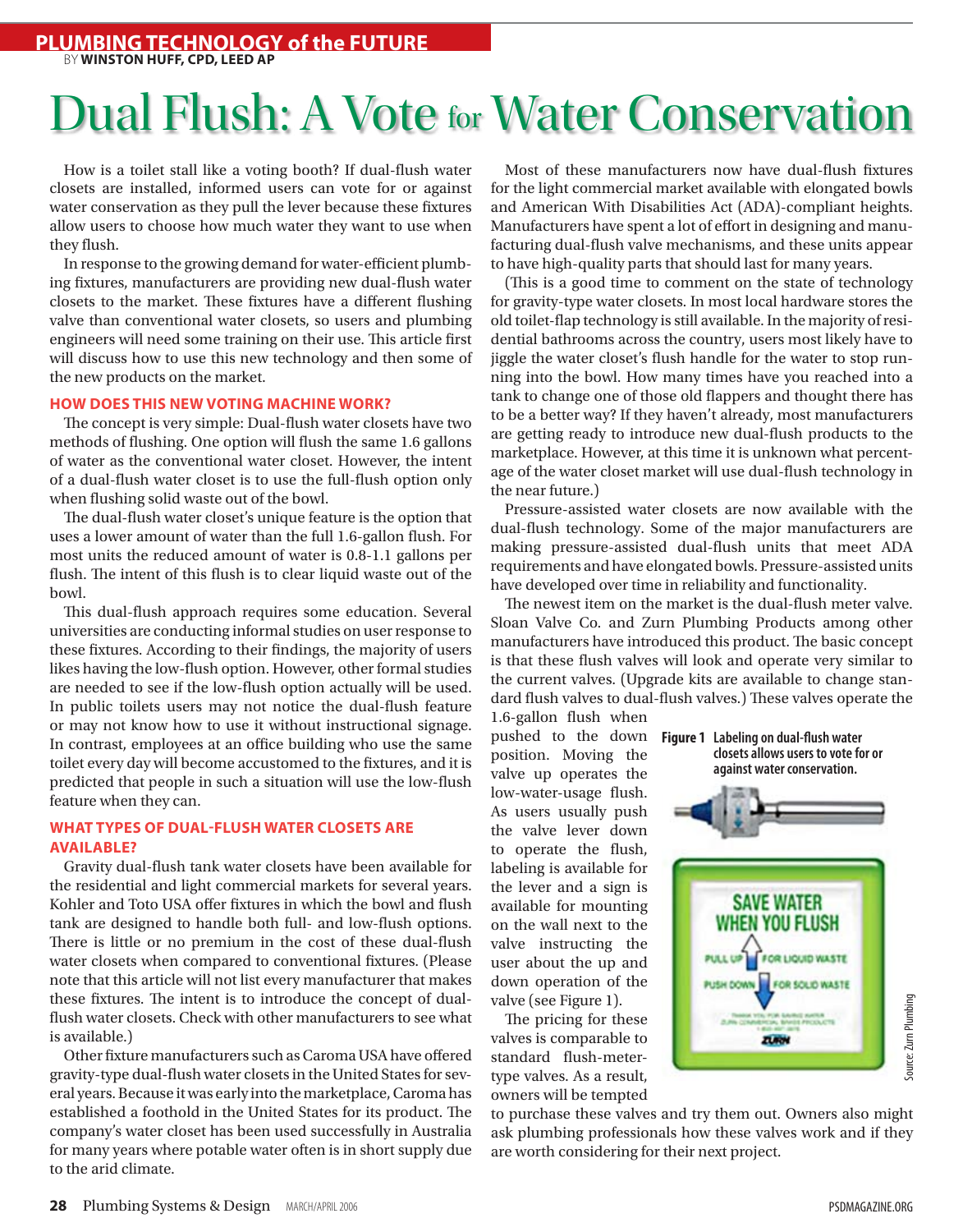## **I went into the engineering business, not the mixing valve business.**

*So when we ran into trouble maintaining water temperature at the nursing home, I called THE mixing valve specialists at Leonard Valve Company.*





1360 Elmwood Avenue Cranston, RI 02910 Phone: (800) 222-1208 Fax: (401) 941-5310 www.leonardvalve.com

I was a young consulting engineer working on a nursing home job and, we ran into a problem: The inspectors determined that the water temperature wasn't being maintained, even though we had sized the valves according to code to handle the high- and low-flow demands typical in nursing homes.

#### *As a result, the nursing home was being fined \$5K per day, and my boss was getting an earful. I called the Leonard factory engineer to discuss the problem.*

We went over it on the phone and identified the cause as an oversized valve. He sent me internal parts, and I took the guts of a small valve and put it in the bigger valve. That helped the situation, but didn't solve the overall problem. We were still getting spikes that were creeping up to 150 degrees at night. I had to try to fix it, or we would get sued.

*I was at my wits' end because I had never experienced this type of situation. At that point I was talking to the Leonard Valve engineer two to three times a day. Finally, he said, "Do you want me to come out there?"*

He made the trip, and we went to the job. After troubleshooting through the night, he challenged the report by the plumber that stated the recirculation system was balanced. Different slugs of return were coming back in slugs in different temperatures.

#### *The Leonard engineer was able to balance it all out and achieve consistent temperature on the return. After that, I became a loyal Leonard specifier.*

Since then I have visited the Leonard Valve factory. Every valve is tested before it goes out so they can catch any problem before it ships. Their quality control is top notch—and so is their service.

*Call the mixing valve specialists. Call Leonard Valve Company.*

> **Tim Smith** *CIPE/CPD Vice President Metro Design Associates, Inc. Schaumburg, Illinois*

**Circle 29 on your reader response card for product information.**